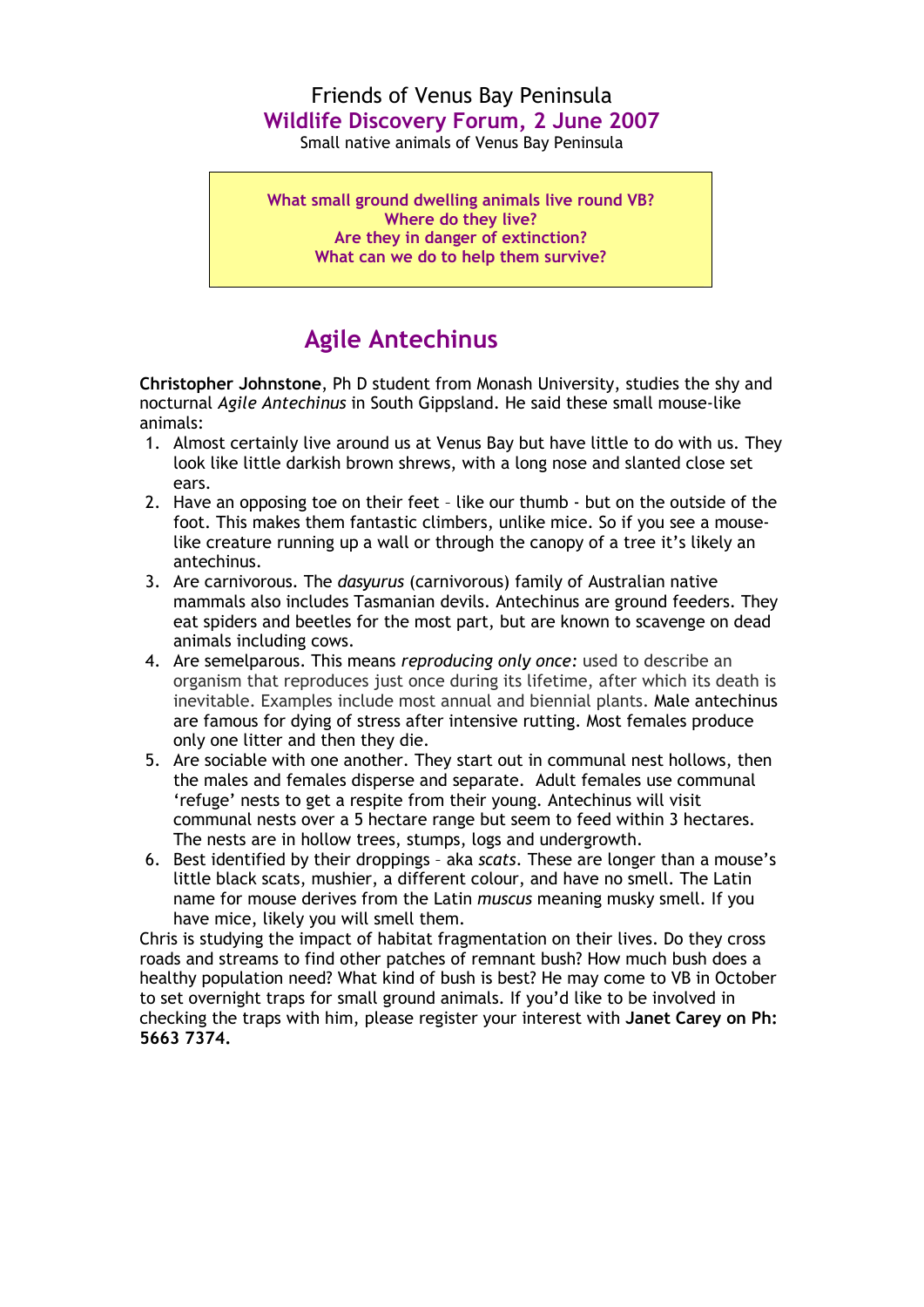## **Southern Brown Bandicoot**

This little, threatened animal is about the size of a small rabbit and often mistaken for one at first glance. A bandicoot has a longish pointed nose and a thin rat like tail. When disturbed, a bandicoot bounds a bit like a kangaroo when at high speed but does still use its front paws, unlike a kangaroo. **Southern Brown Bandicoots are considered nationally endangered under the Commonwealth Environment Protection and Conservation Act.**

People who first came to live in Venus Bay said bandicoots were common. They would come close to people in the late afternoon and dusk. They would get into cars. In one story a resident killed a bandicoot because it peed in his car. Nowadays they are rarely seen but we seem to have a few left. A scientific study in 2006 didn't find any unfortunately.

**Dr Rolf Willig**, a zoologist with the Department of Sustainability and Environment, is part of a network researching southern brown bandicoot populations in areas to the south east of Melbourne including the Mornington Peninsula, Cranbourne Botanical Gardens, and West and South Gippsland. He said the southern brown bandicoot:

- 1. Is usually found within a 50 km distance of coastal areas. They seem quite adaptable, living in sandy coastal heath lands as well as to the clay soils of lowland forests.
- 2. Needs dense cover from .5-1 metre high.
- 3. Eats grubs and beetles, and other invertebrates as well as underground fungi that it finds by digging. If you put a pencil upright in the ground and twist it to make a neat, conical hole about 4-5 centimetres in diameter you'd make a hole like the one a bandicoot makes. Rabbits dig rounder flatter holes.
- 4. Is under threat from predators; loss of habitat from settlement; inappropriate fire regimes – too much fire and they lose the low cover they need to hide from foxes; lack of knowledge – there's lots of biology we just don't know enough about.
- 5. Is most under threat from foxes, followed by domestic dogs, cats that will kill young bandicoots, and the car. We know bandicoots are about because they get hit by cars. Car drivers – always check what you hit. If you hit a bandicoot put it in a plastic bag and alert DSE. You can freeze it if there's a bit of a delay.
- 6. Is also threatened by coastal development and the whittling away of remnant bush. Weeds around the edge attract rabbits and the bush dies back. A new edge is created. Then the cycle repeats until the remnant is gone. Fortunately, bandicoots can survive in very degraded habitat, including blackberries and gorse – anywhere that provides the cover they need. Unfortunately, foxes know this.

Rolf has \$25,000 in 2007 to start a recovery program. He'll use this to find out where the bandicoots are; what habitat they do best in; lift the knowledge of landowners and of the public; and start fox controls.

Venus Bay people can help in two ways. First, share your stories of any encounters with dead or alive bandicoots. Second, if you come across a dead bandicoot put it in a plastic bag out of reach of scavengers, your freezer is ideal. **Contact Helen Macrae on Ph: 03 9381 1436** if you have a story or a specimen. She'll make a record of your experiences and/arrange for the animal to be collected as soon as possible.